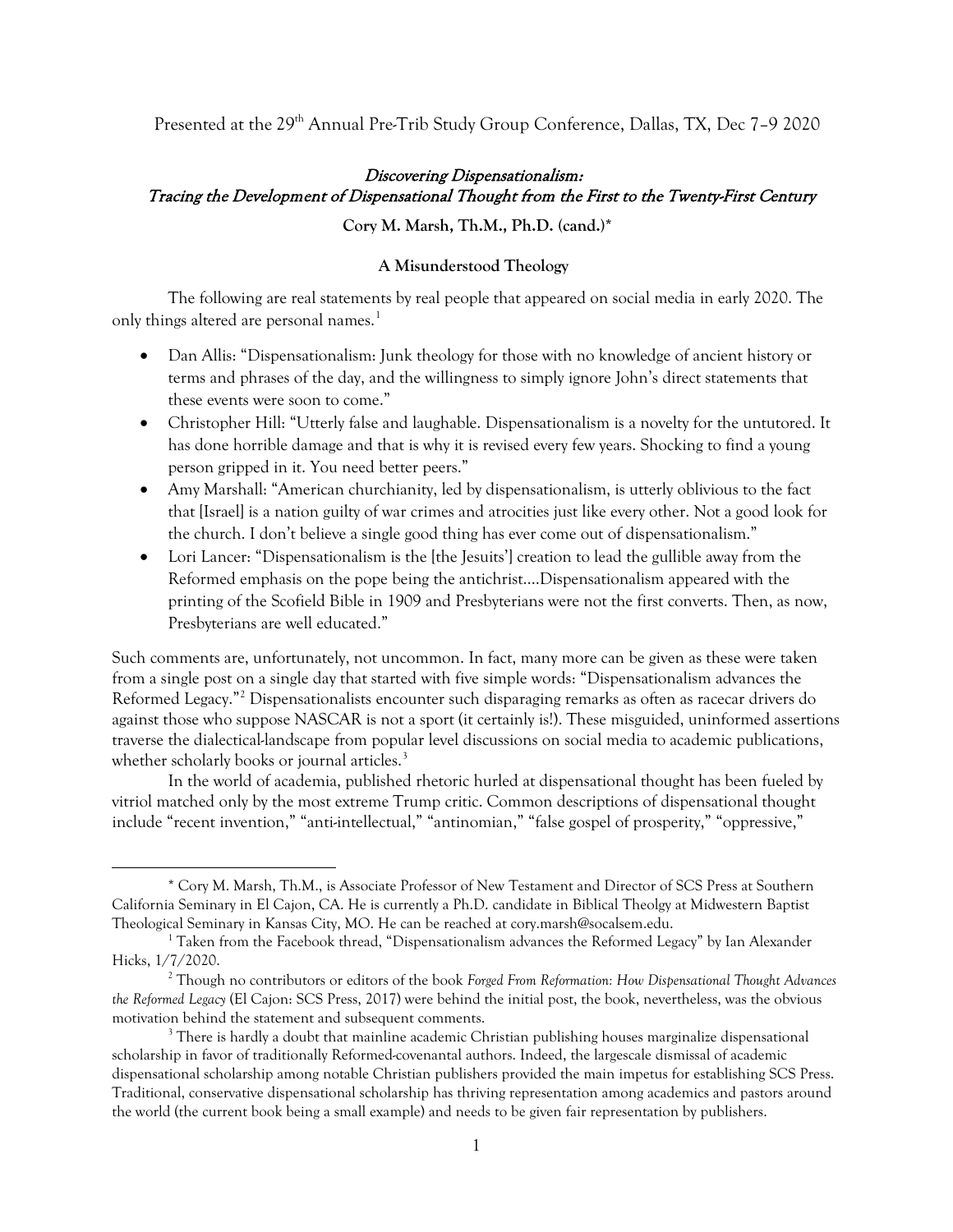"dangerous," "guilty of societal neglect" and a "selfish non-concern for the world."[4](#page-1-0) Ad hominem mantras like "leave behind *Left Behind*" are now the norm within the academy, intended to mock dispensationalists by calling to mind sensationalized movie scenes or doomsday novels.<sup>[5](#page-1-1)</sup> Remarkably, one scholar even claimed that dispensationalism is more "anti-Semitic" than replacement theology.<sup>[6](#page-1-2)</sup> In a stunning display of *ad hominem* pomposity, Kenneth Gentry critiqued dispensationalists for celebrating the return of Jews to Israel out of an assumed sick prophetic anticipation for their eventual "wholesale slaughter."[7](#page-1-3)

Another recent critic went so far not only to dismiss dispensationalism as a recent novelty, but also condemn its rapture theology as inherently and historically racist.<sup>[8](#page-1-4)</sup> And still another published a lengthy monograph detailing major research endeavors performed over the years on the Book of Revelation and splattered dismissive remarks about dispensational positions along the way. [9](#page-1-5) The author, a respected professor of New Testament in an American seminary, presented thorough approaches reflecting history-ofreligions, theological, pacifist, feminist, and even post-colonial political perspectives on Revelation. But, when it came to dispensational-premillennialism, he thought it sufficient to exclude any real treatment whatsoever. Curiously, he dismissed out of hand literal approaches to Revelation—which can be traced to the second century—as simply sensational and unwarranted.<sup>[10](#page-1-6)</sup> Picking up on the obvious lacuna, another New Testament professor in the Netherlands uncritically accepted the book's astonishing neglect of literal millenarian perspectives, assuming that "no scholarly defense of Dispensational Premillennialism exists.["11](#page-1-7)

<span id="page-1-2"></span> $6$  See Kenneth L. Gentry Jr. in, "Anti-Semitism and Dispensationalism," Modern Preterism, 2011, https://www.preteristarchive.com/2011\_gentry\_anti-semitism-anddispensationalism/.

<sup>10</sup> See Morton, *Recent Research on Revelation*, 7, 12, 156.

<span id="page-1-0"></span><sup>4</sup> All of these inflammatory descriptions of dispensationalism can be found, but are certainly not limited to: Gary M. Burge, *Whose Land? Whose Promise?: What Christians Are Not Being Told about Israel and the Palestinians* (Cleveland: Pilgrims Press, 2013); Michael Phillips, *White Metropolis: Race, Ethnicity, and Religion in Dallas 1841–2001* (Austin: University of Texas Press, 2010); Barbara R. Rossing, *The Rapture Exposed: The Message of Hope in the Book of Revelatio*n (New York: Basic Books, 2005); R. C. Sproul*, What is Reformed Theology: Understanding the Basics* (Grand Rapids: Baker, 1997); Greg L. Bahnsen and Kenneth L. Gentry Jr., *House Divided: The Break Up of Dispensational Theology* (Tyler: Institute for Christian Economics, 1989); and John H. Gerstner, *Wrongly Dividing the Word of Truth: A Critique of Dispensationalism* (Brentwood: Wolgemuth & Hyatt, 1991).

<span id="page-1-1"></span><sup>5</sup> E.g., Leah D. Schade and Jerry L. Sumney, *Apocalypse When?: A Guide to Interpreting and Preaching Apocalyptic Texts* (Eugene: Cascade, 2020), 26–29. Interestingly, Schade never disproves dispensational eschatology, e.g., the rapture or a literal antichrist, but discards it merely because it frightened her as a child. Even though she admits that "distorted fundamentalist end-times narratives" are what eventually led to her pursuing pastoral and professorial vocations, in the end, she resorts to suggesting dispensational theology is responsible for a host of earthly woes, including, but not limited to, "white nationalism."

<sup>7</sup> Ibid.

<span id="page-1-4"></span><span id="page-1-3"></span><sup>8</sup> See Nathaniel P. Grimes, "The Racial Ideology of Rapture," *Perspectives in Religious Studies* 43, no. 3 (Fall 2016): 211–21. For a critical interaction and counter to Grimes's article, see Cory M. Marsh, "The Rapture: Cosmic Segregation or Antidote for Oppression? A Critical Response to the 'Racial Ideology of Rapture'," *The Journal of Ministry and Theology,* forthcoming.

<span id="page-1-5"></span><sup>9</sup> Russell S. Morton, *Recent Research on Revelation*, RRBS 7 (Sheffield: Sheffield Phoenix, 2014). See also Morton's prior monograph, *One upon the Throne and the Lamb: A Tradition Historical/Theological Analysis of Revelation 4– 5*, SBL 11 (New York: Peter Lang, 2007).

<span id="page-1-7"></span><span id="page-1-6"></span><sup>11</sup> See Alexander E. Stewart's review on *Recent Research* in *The Journal of the Evangelical Theological Society* (September 2015): 658. This assumption is quite remarkable given the overwhelming amount of scholarly literature produced by dispensationalists over the years concerning Revelation—so much so, that dispensationalists have been relentlessly critiqued for emphasizing the Book of Revelation to the extent they have! (e.g., the futurist school of interpretation, a literal understanding of Rev 20's millennial passage, literal 144k Jews in Rev 7, and the weighty indirect references throughout the book of the pretrib rapture). Perhaps the best scholarly commentary on the Book of Revelation by a premillennial-dispensationalist is Robert L. Thomas, *Revelation: An Exegetical Commentary*, 2 vols*.* (Chicago: Moody, 1992).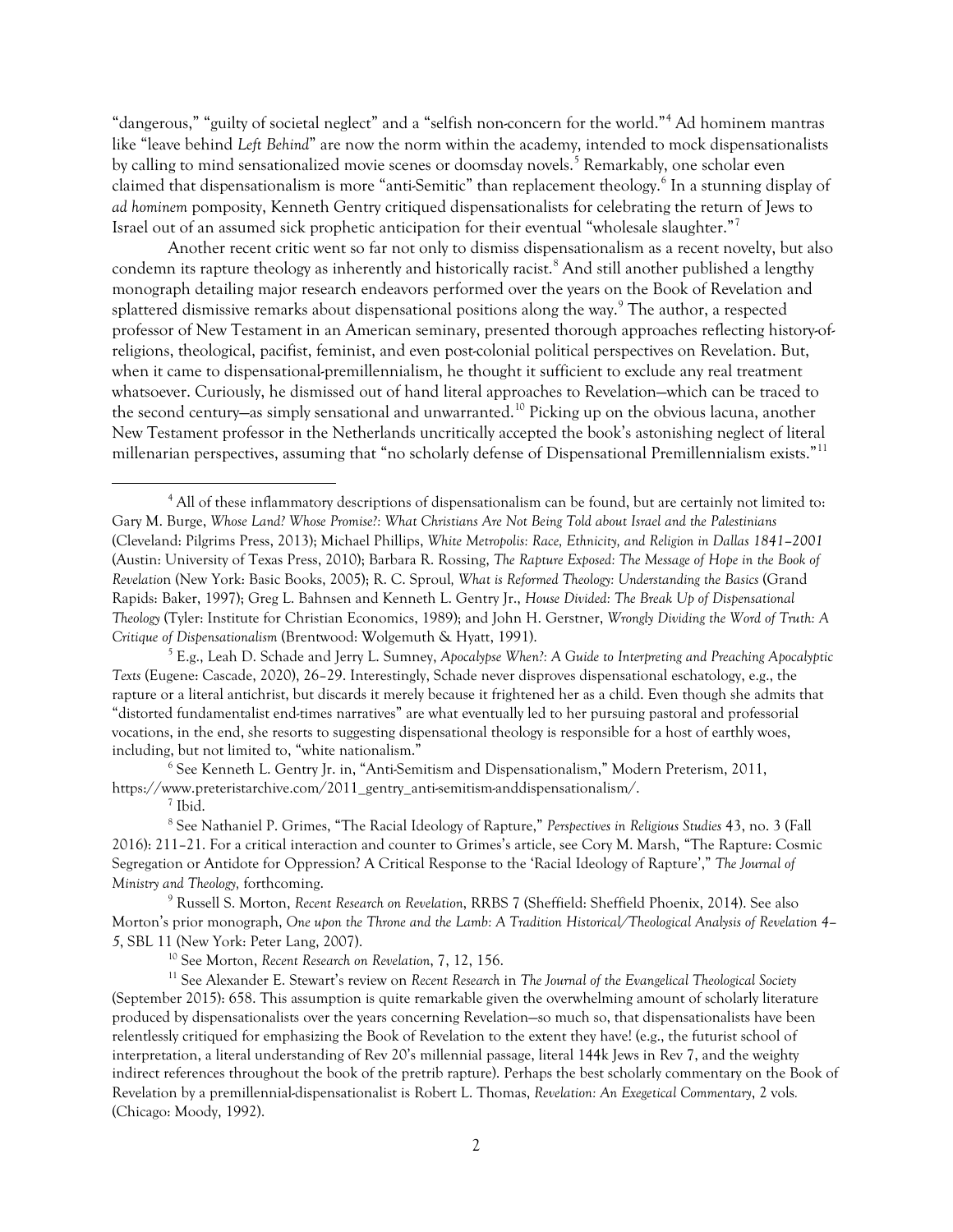The ignorance of dispensational thought by these newer scholars is not surprising as the previous generation of critical scholarship set the bar high for such a dismissals. One need not look any further than Stanley Grenz's and Roger Olson's critical survey *20th-Century Theology* that discusses punctuated positions of eschatology, not through the contributions of noted twentieth century futurist thinkers McClain, Walvoord, or Pentecost, but through German existentialist and higher critics Bultmann, Moltmann, and Pannenberg.<sup>[12](#page-2-0)</sup> One fleeting remark concerning dispensational thought appears in Grenz and Olson, placing it within a "retreating fortress of anti-intellectual emotion" and juxtaposing it with the charismatic movement.[13](#page-2-1) In light of such dismissals, it is certainly hopeful that some critics of dispensationalism, such as Professor of New Testament and Greek at Southeastern Baptist Seminary Benjamin Merkle, chose to lend a more fair and accurate voice, understanding that the premillennial view of Revelation 20, "has many able defenders both past and present and is considered a theologically acceptable interpretation for evangelical Christians."[14](#page-2-2)

The portrait of dispensational thought in the popular or non-academic world fairs no better. If unsure, the social media comments earlier should remove any doubt. A dispensationalist who speaks of distinctions such as that between Israel and the church or who advocates for an imminent rapture of the church will not go long before enduring erroneous mantras made popular by lay-critics: Nobody before Darby ever held to such beliefs! Dispensationalism was invented in the nineteenth century! Dispensationalism only cares about their prophecy charts! Indeed, if ever there was a boogeyman in Christian theology, dispensationalism is it. If such discussions and comments are indicators of the current milieu regarding dispensational thought, a corrective is desperately needed for age-old misconceptions; hence this book, *Discovering Dispensationalism: Tracing Dispensational Thought from the First to Twenty-First Century.* 

### **Our Contribution to the Discussion**

Of course, many worthwhile treatments explaining or defending dispensationalism exist, and have for some time. Indeed, dispensational scholarship enjoys a rich literary heritage. [15](#page-2-3) In this sense, the current volume merely adds to an on-going discussion while gratefully acknowledging those "dispensational giants"

<span id="page-2-0"></span><sup>&</sup>lt;sup>12</sup> Stanley J. Grenz and Roger E. Olson, 20<sup>th</sup>-Century Theology: God and the World in a Transitional Age (Downers Grove: Intervarsity, 1992).

<sup>13</sup> Ibid., 170–171.

<span id="page-2-2"></span><span id="page-2-1"></span><sup>&</sup>lt;sup>14</sup> Benjamin L. Merkle and W. Tyler Krug, "Hermeneutical Challenges for a Premillennial Interpretation of Revelation 20," *Evangelical Quarterly* 86, no.3 (2014):210. See also 210, n. 2 where Merkle and Krug offer warranted push-back on Craig Blomberg's supposed "pointed challenges to premillennialism." 15 While space limits the listing of the various treatments on dispensationalism produced the past few

<span id="page-2-3"></span>centuries, several bibliographic essays on dispensationalism published over the years do exist for the public and are available for the interested reader. Several classics and important monographs that deserve mention here are: Erich Sauer, *From Eternity to Eternity: An Outline of the Divine Purposes* (Grand Rapids: Eerdmans, 1954); Larry V. Crutchfield, *The Origins of Dispensationalism: The Darby Factor* (Lanham: University Press of America, 1992); Craig A. Blaising and Darrell L. Bock, *Dispensationalism, Israel and the Church: The Search for Definition* (Grand Rapids: Zondervan, 1992); Dale S. Dewitt, *Dispensational Theology in America During the Twentieth Century: Theological Development and Cultural Context*  (Grand Rapids: Grace Bible College, 2002); Charles C. Ryrie, *Dispensationalism* rev. exp (Chicago: Moody, 2007); Paul Richard Wilkinson, *For Zion's Sake: Christian Zionism and the Role of John Nelson Darby* SEHT (Eugene: Wipf & Stock, 2007); R. Todd Magnum*, The Dispensational-Covenantal Rift: The Fissuring of American Evangelical Theology from 1936 to 1944*, SEHT (Eugene: Wipf & Stock, 2007); and William C. Watson, *Dispensationalism Before Darby: Seventeenth Century and Eighteenth Century English Apocalypticism* (Silverton: Lampion, 2015).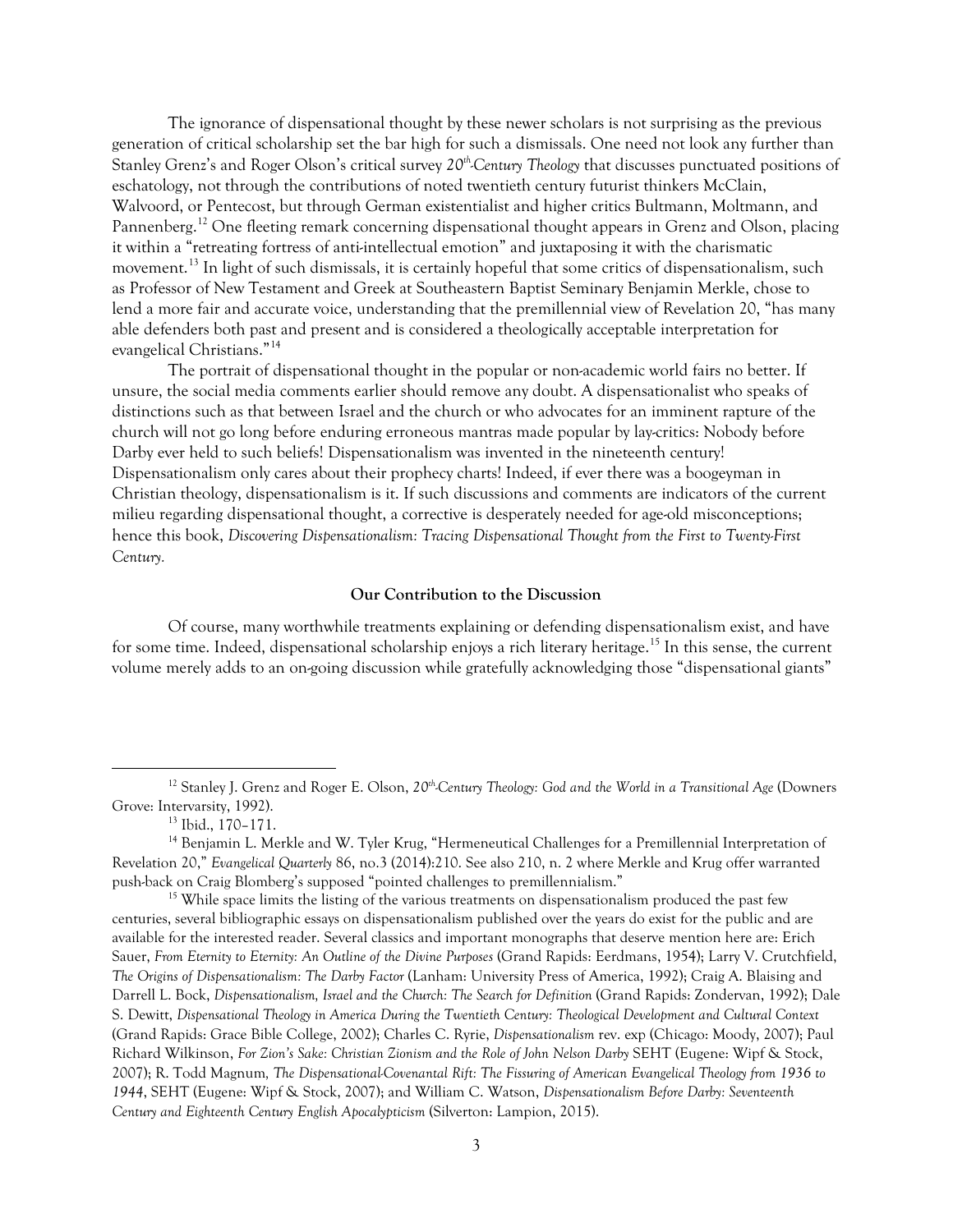of the past and present who have and continue to equip both the Church and Academy through consistent literal hermeneutics, inductive exegesis, and biblical theology. [16](#page-3-0)

Yet, in another sense, this book does break new ground. As far as we are aware, never before has a single dispensational book contained the eclectic cadre of contributors as does this one, that is, highly credentialed experts with diverse backgrounds from around the world who might otherwise (and do!) disagree with one another. Yet, they each remain united in their commitment to help readers discover the impressive historical legacy of dispensational thought. Primary voices from Traditional, Mid-Acts, Progressive, and even Brethren perspectives are represented in this volume, each having been sought out by myself and my co-editor James Fazio due to their respective expertise.

These scholars were tasked to give a firsthand historical accounting of dispensational ideas as they developed from the NT through the Patristics, into the Middle Ages and eras surrounding the Reformation, to Darby's monumental contribution, and landing on how that affected—and continues to affect—American evangelicalism today. The various authors of this project are active professors, historians, biographers, and theologians who have impressive publishing pedigree and who teach at the college and seminary levels. Like its predecessor *Forged From Reformation: How Dispensational Thought Advances the Reformed Legacy* (El Cajon: SCS Press, 2017), *Discovering Dispensationalism: Tracing the Development of Dispensational Thought from the First*  to the Twenty-first Century is a first in its bold, yet responsibly demonstrated claims.<sup>[17](#page-3-1)</sup>

## **Our Goal**

Important caveats must be stated. That is, it is helpful here to clarify what this book does *not* set out to do. First, the volume does not claim a monopoly or complete ownership of ideas customary to dispensationalism, for example, the premillennial return of Christ or grammatical-historical hermeneutic. There have been numerous positions throughout history shared by dispensationalists and nondispensationalists alike, barring wholesale claims by either side. In fact, though most contributors of the book consider themselves "dispensationalists," some do not. Rather, the goal to which each author has committed is an honest *historical* appraisal of theological ideas within a specific era in church history that reflect distinct dispensational beliefs. In other words, this book seeks to trace historically where and when these ideas first emerged and how they found a home within what would later be termed "dispensationalism." As such, no claim is made that dispensationalism *as a system* is as old as the New Testament or even that certain figures in church history, the Apostolic Fathers for instance, considered themselves to be "dispensationalists" in the modern sense of the term. Like "covenant theology" or "covenantalist," it is well known that technical nomenclature to describe a system or person holding to a distinct pattern of beliefs, whether Reformed, Lutheran, Arminian, Calvinist, covenantal, or dispensational, did not exist until later in church history.<sup>[18](#page-3-2)</sup>

<span id="page-3-2"></span><sup>18</sup> See the helpful essay by Stephen R. Spencer, "Reformed Theology, Covenant Theology, and Dispensationalism," in Charles H. Dyer and Roy B. Zuck, eds., *Integrity of Heart and Skillfulness of Hands: Biblical and* 

<span id="page-3-0"></span><sup>&</sup>lt;sup>16</sup> One recent work that exposes both academic and lay audiences to current discussions within dispensational thought is Paul Miles, ed., *What is Dispensationalism?* (Wynnewood: Grace Abroad, 2019).

<span id="page-3-1"></span><sup>&</sup>lt;sup>17</sup> The fact that *Discovering Dispensationalism* contains multiple authors who write from their respective expertise and constituencies—ensuring a fair representation—immediately sets it apart from well-intended treatments on dispensationalism that are inevitably bias, being written by a single, non-dispensationalist author. If John Gerstner's *Wrongly Dividing the Word of Truth*, and William E. Cox, *An Examination of Dispensationalism* (Peabody: P&R, 1971) represent the most uncharitable anti-dispensational diatribes written by non-dispensationalists, better examples of examinations of dispensationalism written by non-dispensationalists are, Vern S. Poythress, *Understanding Dispensationalists* (Peabody: P&R, 1993), and most recently, Benjamin L. Merkle: *Discontinuity to Continuity: A Survey of Dispensational and Covenantal Theology* (Bellingham: Lexham, 2020). These latter works, while laudably charitable to a point, inevitably fall short due to their sole authorship.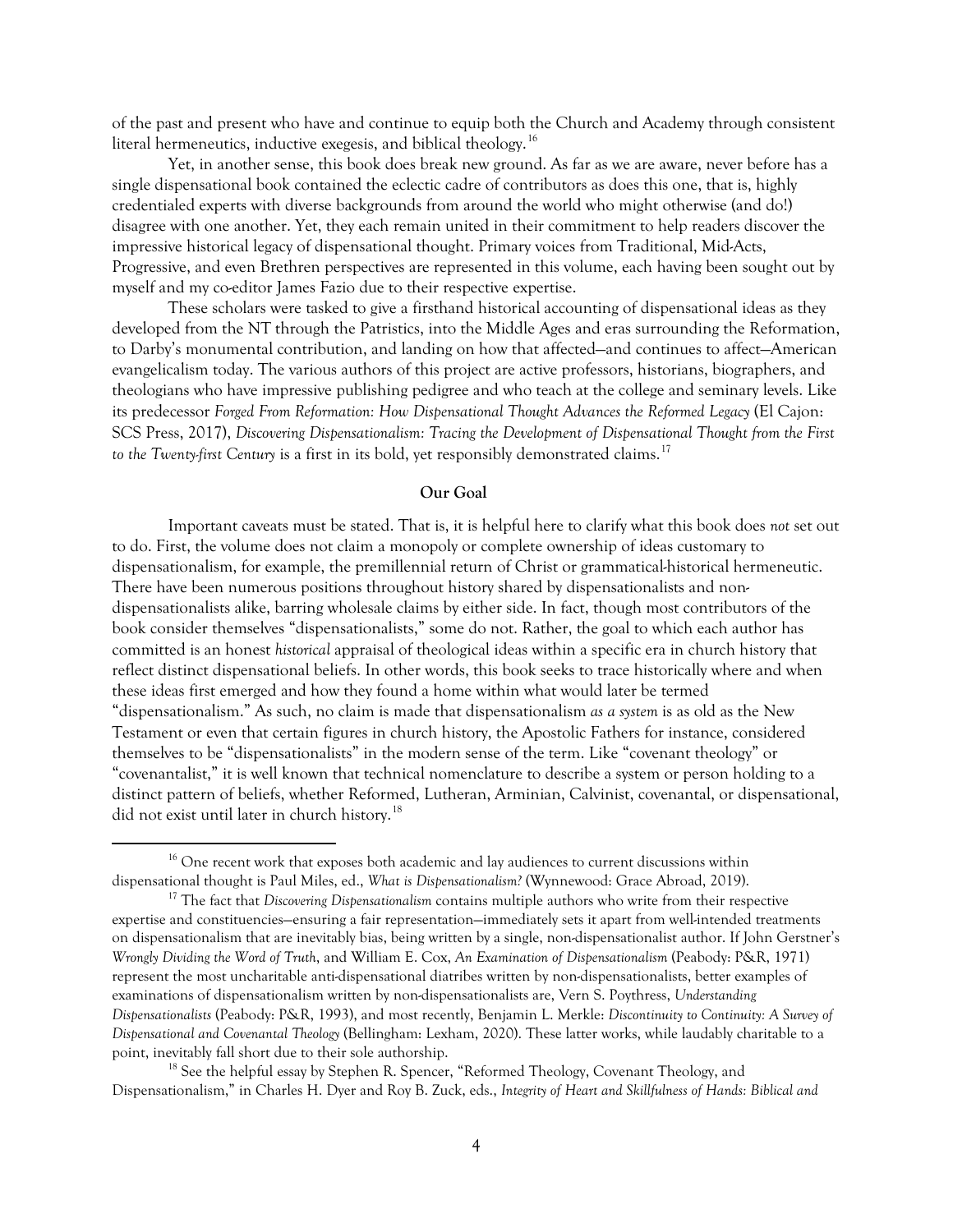Second, this book avoids hubris declarations such as, "Dispensationalism *is* the system of the Bible" or that "The pure gospel is only found in dispensationalism."[19](#page-4-0) Adherents to any theological system, including dispensationalists, need to approach their task with humility recognizing that blind spots may indeed exist in their method, and that it often takes one's opponents rightfully to point them out. Thus, an apologetic contending for the system's truth, value, or accuracy is not the aim either. Rather, the book is *descriptive*, not polemical, and as such, intends a more modest and realistic goal. Consequently, the aim of the volume is merely to demonstrates the historical fact that ideas that are advanced most clearly and consistently within dispensational thought existed throughout the history of the church. In other words, the dispensational system did not "invent" them; rather, it was *formed* by them. If these ideas are judged to be true or not is left to the reader's own discernment and falls outside the scope of the volume.

#### **Our Audience**

The various academic yet accessible contributions in what follows makes the book uniquely viable for its intended dual-audience, namely, the church and the academy. Because such targets can be vague, it is helpful to narrow down our intended audience to a more personal level. *Discovering Dispensationalism* will best serve the church pastor who too often falls into "sermonizing" theology in loose categories, the inquisitive church member who hears suspect rumors about dispensational beliefs, the seminary student who is taking a course on theological systems, and the scholar seeking a well-documented resource on the history of dispensational thought. By no means excluding its value for interested lay-church groups, adoption of this volume as a textbook in Bible colleges and seminaries, however, would probably be its most suitable fit.

As such, almost a dozen leading scholars representing the entire spectrum of dispensational thought have assembled in the pages that follow. They have done so to offer a well-researched corrective on the vast sea of unqualified opinions regarding the history of dispensationalism; opinions that continue to promulgate—despite the evidence—that dispensational theology is a recent novelty with fanciful or unsubstantiated doctrines. From experts engaging primary sources vis-à-vis distinct historical periods, a

<span id="page-4-0"></span><sup>19</sup> Ironically (and unfortunately), such audacious claims have been made by well-intended Reformed Christians who declare that Covenant Theology or even Calvinism *is* the gospel. A recent example is Shawn D. Wright's essay, "Covenant Theology," in *God's Glory Revealed in Christ: Essays on Biblical Theology in Honor of Thomas R. Schreiner* (Nashville: B&H, 2019), 35, who dogmatically declares: "Covenant theology, then, is the gospel." Needless to say, to equate a modernized system of theology with the gospel of salvation is stunningly irresponsible. Contrary to Wright's claim, the biblical gospel is simply the message that Christ lived, died, and rose for underserving sinners who trust in Him for eternal life. No theological system equates with such incredible news. A system may *include* it—as both Covenant Theology and Dispensational Theology do—but no system should be conflated with the purity of the infallible gospel itself. Theological systems, as helpful they are to trace and categorize ideas, are still just that: systems. And as such, they are susceptible to error and development while God's Word does not suffer such fallibilities. In fairness to Wright, he has clarified through personal correspondence with me that he most certainly believes and teaches the pure biblical gospel (to which, I, of course, had and have no doubt). However, his statements in the book remain as is. Indeed, the un-checked publication of Wright's statement, which develops into another dogmatic claim that "the covenant of grace, then, is the gospel" (38), supports my earlier contention of how far some Christian publishers are willing to go in embracing Reformed-covenant theology. It is difficult to imagine a dispensationalist (a dispensational scholar or professor no less) ever declare that "Dispensationalism, then, is the gospel." Assuredly, if it ever were to happen and be published by a respected publisher—both virtually impossible—than perhaps many of the vitriolic insults launched at dispensationalism may finally be warranted!

*Leadership Studies in Honor Donald K. Campbell* (Grand Rapids: Baker, 1994), 238–254, as well as those in John S. Fienberg, ed., *Continuity and Discontinuity: Perspectives on the Relationship between the Old and New Testaments: Essays in Honor of S. Lewis Johnson Jr.* (Wheaton: Crossway, 1988); cf. also Benjamin L. Merkle, *Discontinuity to Continuity* for a useful survey of six theological systems ranging from "discontinuity" to "continuity," none of which existed prior to the seventeenth century.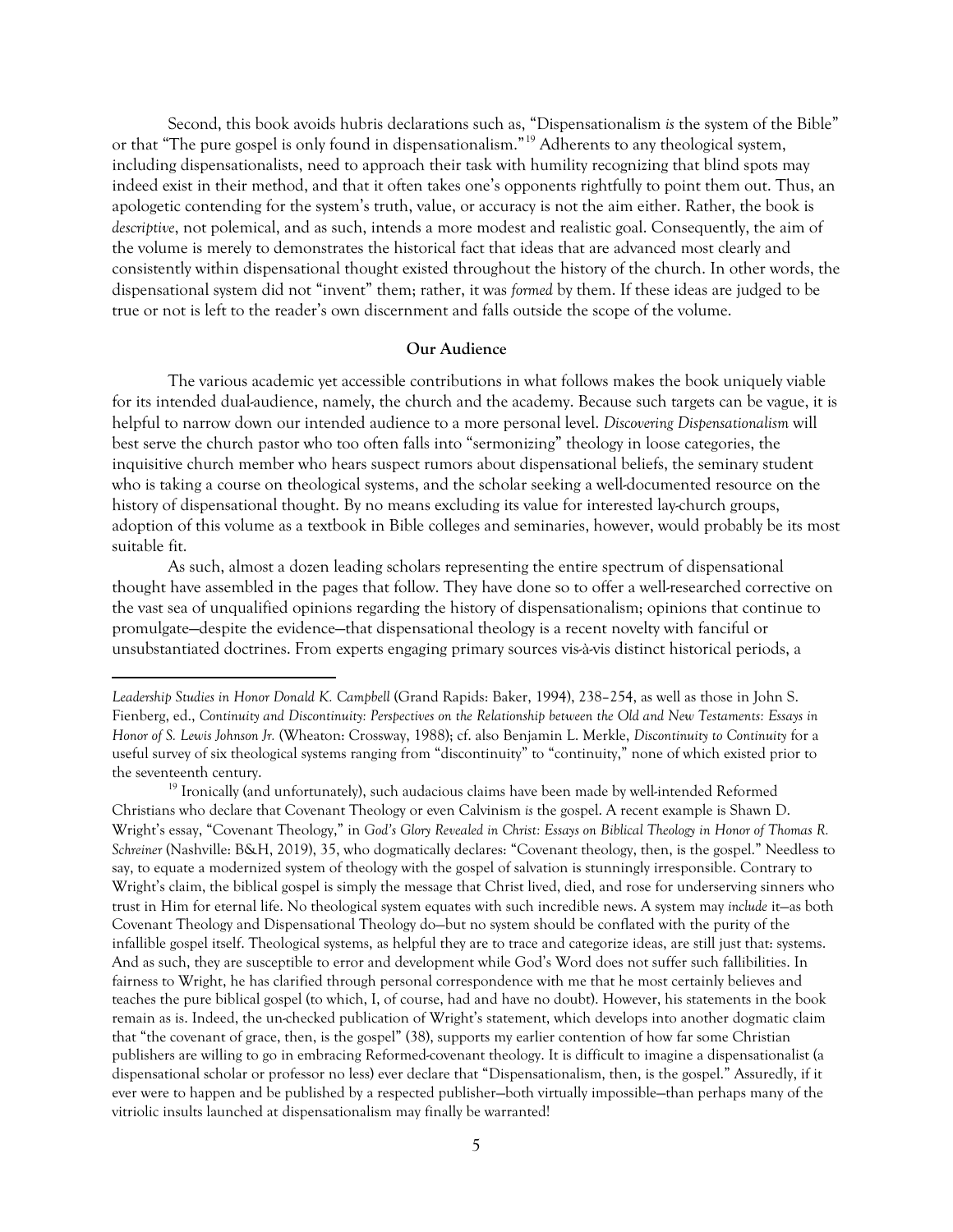diachronic study is presented in the volume that traces various elements pertinent to dispensational thought from the New Testament to the present day. Numerous milestones that emerged over two millennia, which in time would be codified in the theological system known as dispensationalism, are plotted and assessed demonstrating the significance a dispensational framework has had in Christian theology.

### **Chapter Overview**

The volume is deftly structured around three major geographies that neatly trace the development of dispensational thought as it progressed throughout the world. Such a progression begins with dispensational ideas as they originated and expanded in *the Ancient Mediterranean* (chs 1–4), matured throughout *Vintage Europe* (chs 5–8), and systematized in *Modern America* (chs 9–12). Within each geographical prong, four specific milestones are plotted that demonstrate the maturing of patterns of belief that would later be codified in the system known as dispensationalism. Wrapping up the book is a final chapter surveying dispensational thought in retrospect while offering a prospective on trajectories for future expressions of dispensationalism.

### *Dispensational Thought in the Ancient Mediterranean*

A historical tracing of dispensational thought must begin by examining its very nomenclature. Initiating the discussion is the volume's first chapter written by co-editor James I. Fazio of Southern California Seminary. Demystifying the term "dispensation" (*oikonomia*), Fazio offers an exegetical study of the word and concept that is both consistent to the biblical text and sensitive to the socio-historical milieus out of which the word appears. By focusing specifically on Jesus' and the apostles' use of "dispensation" against the backdrop of Second Temple and early Christian literature, Fazio clarifies its meaning and delimits its theological usage in a manner taking into full account the term's historical, grammatical, and cultural contexts. Emerging from such a study are ideas pertaining to God's administration of the earth throughout time. As the chapter unfolds, a suitable definition for "dispensation" (*oikonomia*) is given that respects each corner of its biblical and contemporaneous usage: "A dispensation is an administration of a household, whereby a steward is appointed to manage his master's goods in order to yield a surplus, for which he will ultimately be judged according to his faithfulness as a steward." From here, the groundwork is laid upon which each succeeding chapter and historical period develops in the history of dispensational thought.

The period immediately following the NT is tenuous at best. The complexities of patristic theology are due to the array of eclectic voices from church fathers still coming to grips with the crucified Jewish Messiah and His gospel. An unfortunate result is that this critical period—the second century—is often neglected in relation to the development of theology, especially as it relates to later theological systems. Bridging the gap, Paul Hartog of Faith Baptist Bible College and Seminary contributes a unique essay in chapter two by bringing into conversation the works of two prominent patristic scholars, one dispensational (Larry Crutchfield) the other non-dispensational (Charles Hill), both of whom hold differing conclusions concerning early chiliasm (or premillennial eschatology). Maintaining a close examination of these scholars—coupled with his own balanced interaction with primary sources—Hartog demonstrates that hermeneutics is the perennial issue at play. Particularly relevant to the discussion is that interpretive approaches from this early period which upheld a *Jewish* understanding of the OT were anything but novel. Indeed, such approaches led to what would later be accepted as premillennialism, the end-times position customary to dispensational thought.

In chapter three, Jeremiah Mutie of Southern California Seminary picks up where Hartog's analysis ends by examining nascent dispensational ideas within the period known as the Nicene era, the third and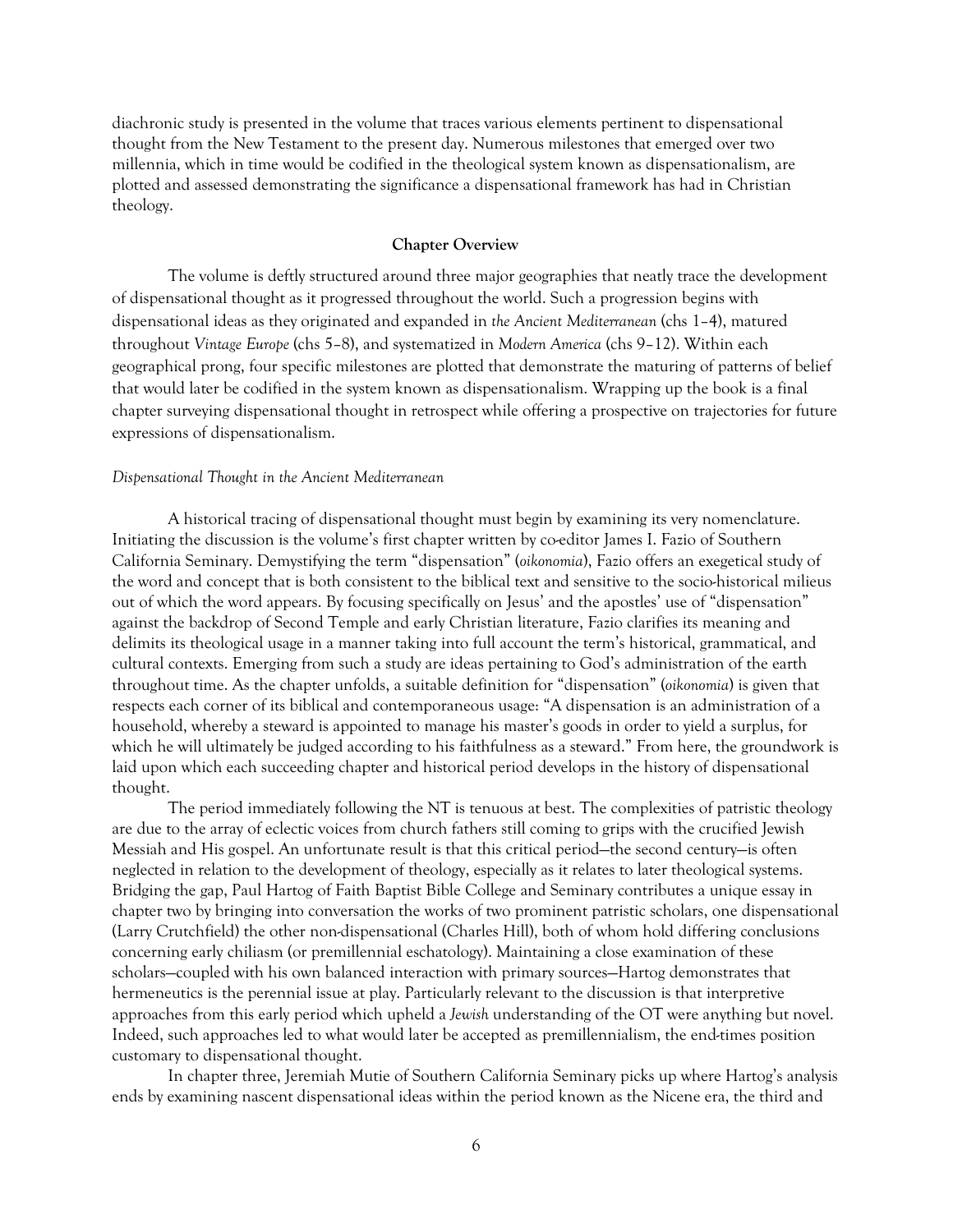fourth centuries. The transition from the pre-Nicene to Nicene age marked significant changes in the area of biblical hermeneutics, most notably exhibited by the contrast of consistent literal methods with those adopting allegorical approaches to Scripture. As a result, rudimentary forms of "dispensational eschatology" began to wane in this rich period even more so as errant groups began to adopt earlier forms of chiliasm or premillennial eschatology. However, Mutie challenges the perception that with the onset of allegorizing Scripture during this era ideas resulting from a literal approach simply disappeared. As the chapter unfolds, enough evidence is recovered from Nicene writers that suggests pockets of (what is now called) dispensationalism continued to flourish and develop, despite the fanciful interpretations offered by allegorizers or positions appropriated by fringe groups. Perhaps the most surprising discovery from Mutie's analysis is the ironic fact that even some of the leading allegorists could not completely detach themselves from a "dispensational literalism" on various points of eschatology.

Following the Nicene era was the vast epoch within Church history spanning the fifth to fifteenth centuries, known as the Medieval period. While historians tend to focus on seismic shifts that occurred during this time, fell swoops have caused scholars to overlook subtle, yet important, theological developments that took place. In chapter four, Colorado Christian University's William Watson takes a scalpel to surviving medieval documents and provides a gripping analysis of the development of dispensational thought from this nebulous period of history. By focusing on dispensational ideas spanning both the Late Antiquity and Late Medieval centuries, Watson demonstrates that, contrary to popular mantras mistakenly tagging dispensationalism as an entirely modern-era invention, pervasive "protodispensational elements" were certainly present and developing during these periods. Included in Watson's findings are medieval thinkers who divided history into distinct periods in which God deals with humanity, a belief in a personal and future Antichrist, a literal rapture of God's people, and a future restoration of the Jewish nation—all of which resulted from a growing remnant of literal hermeneutic practitioners. Employing a keen eye to primary sources, Watson convincingly shows that while such positions may not neatly reflect those of later dispensationalists, they do represent a tenor much closer to modern dispensationalism than to other eschatological schemes promoted throughout history.

## *Dispensational Thought in Vintage Europe*

Chapter five, co-written by H. Wayne House of Faith International University and James I. Fazio of Southern California Seminary, provides the essential bridge connecting the late Medieval period to the Puritan age by narrowing in on the Reformation era nestled between the fifteenth and sixteenth centuries. While all agree that the Protestant Reformation marked a revolution in Christian thought, not all are aware that it provided the scaffolding for the systemization of dispensational ideas that would emerge in the centuries that followed. One of the highlights brought to the fore by House and Fazio is that the Reformers' approach to Christian doctrine broke from a millennium of ecclesiastical tradition that was tenuously rooted in apostolic succession. Moreover, the renaissance that surrounded this era in the arts, architecture, and sciences, was manifest in equal measure in the Christian Church—most notably witnessed by a return to the original biblical languages. Convicted by the perspicuity of Scripture by implementing a principle of literal interpretation released the Reformers from the shackles of Papal domination that constrained the Church's reception of biblical doctrine. Though it would take centuries for the revolution to reach full maturation, House and Fazio suggest the return to a reading of the Old and New Testaments in the original languages, rather than a recitation of Latin Roman Catholic Dogma, laid the foundation for the exegetical renaissance that would ultimately result in the development of a cohesive and systematic formulation of dispensational thought.

One of the most obscure periods of dispensational development within Church history are the centuries immediately following the Reformation and preceding the birth of J. N. Darby. The seventeenth and eighteenth centuries are often overshadowed by puritan reforms on one end and revivalist fervor on the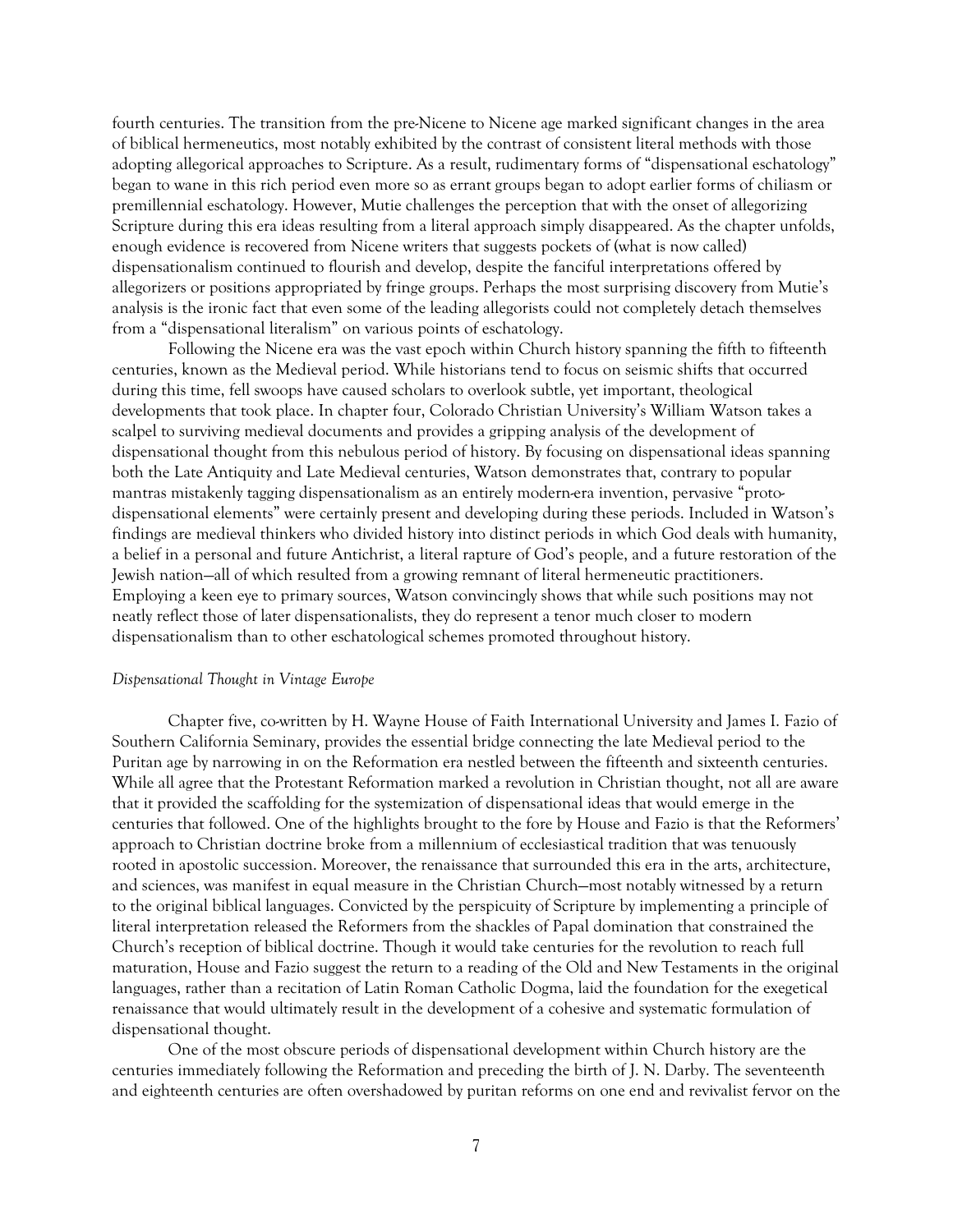other. Yet within this sliver of two hundred years critical developments took place that helped clarify previous medieval and reformation scholarship vis-à-vis national Israel and its continuance as a people of God. In chapter six, Mark A. Snoeberger of Detroit Baptist Theological Seminary narrows in on thinkers within the two hundred years preceding Darby who maintained clear instances of distinction between Israel and the Church, or at bare minimum, distinctions for Israel within the Church—distinctives of dispensationalism since its earliest expressions. By examining extant primary sources, Snoeberger draws conclusions suggesting many from the incapacious period considered national Israel to be a "prominent, continuing, ethnic, and earthy people of God" despite there being no such national state at the time. The chapter demonstrates beyond any doubt that, while dispensationalism would not begin to be systematized until the nineteenth century, chief rudiments of dispensational theology precede the modern era by centuries.

There is perhaps no bigger name attached to dispensational thought than John Nelson Darby. Many consider this nineteenth century native Englishman to be the "father of modern dispensationalism." Indeed, his notoriety merited a chapter unto himself in the current volume, as Darby signals a crucial era in the development of dispensational theology and its formation to an actual system. But, the epitaph on the tombstone of this enigmatic figure in Dorset reads a phrase borrowed from the apostle Paul: "As unknown and well known." Fittingly, there is as much controversy as there is confusion surrounding the Brethren leader and his impact on dispensationalism. Into this puzzlement, noted Darby-biographer and critic Max Weremchuk steps in and contributes this volume's chapter seven detailing Darby's life and influences that eventually led to his "reducing the theological chaos to a semblance of order." Despite the abundance of errant opinions concerning Darby, the chapter demonstrates that he did not invent any one doctrine of dispensationalism, for example, the notion of a pretribulational rapture or distinct, divine programs for Israel and the Church. Rather, he more clearly developed ideas that had been promulgated throughout Church history, a fact to which the book's previous chapters testify. Not shying away from Darby's overambitious drive that inevitably led to discord within his own constituencies, Weremchuk offers a fresh analysis from recently discovered first-hand (never before published) sources, of this "unknown and well known" thinker—a giant who influenced much of later evangelicalism by giving direction to modern expressions of dispensational thought.

#### *Dispensational Thought in Modern America*

Chapter eight, written by Shepherds Theological Seminary's Larry D. Pettigrew, represents a crucial pivot not only in the book, but also in the development of dispensationalism. By offering a historical appraisal of nineteenth century evangelicalism, Pettigrew traces the influences of Darby and previous European forms of dispensational thought across the Atlantic to the U.S. through the American Bible Conference movement. Explosive in evangelical fervor during a time when war and slavery cast their large shadows, the Bible conference movement gave rise to North America's most definitive expressions of dispensational theology. The chapter documents that in addition to other factors, Darby's multiple visits to North America between 1862 and 1877 played a key role in introducing new audiences to prophecy conferences. In turn, these conferences ignited scores of church-revivalists to age-old premillennialism, a passion for pre-tribulational rapture doctrine, as well as the belief in successive theological arrangements of God's dealings with man leading to a future kingdom under Christ. Such positions were the fruit of an inductive approach to Scripture, the very basis of dispensationalism, that leaders of the Bible conference movements promoted. "For this reason," notes Pettigrew, "the emergence and effect of the American Bible Conference Movement deserves special recognition for its role in the development of dispensational thought."

The fruit borne from the nineteenth century Bible conferences developed into what chapter nine calls the "golden years" of American dispensationalism. This golden era encapsulated much of the twentieth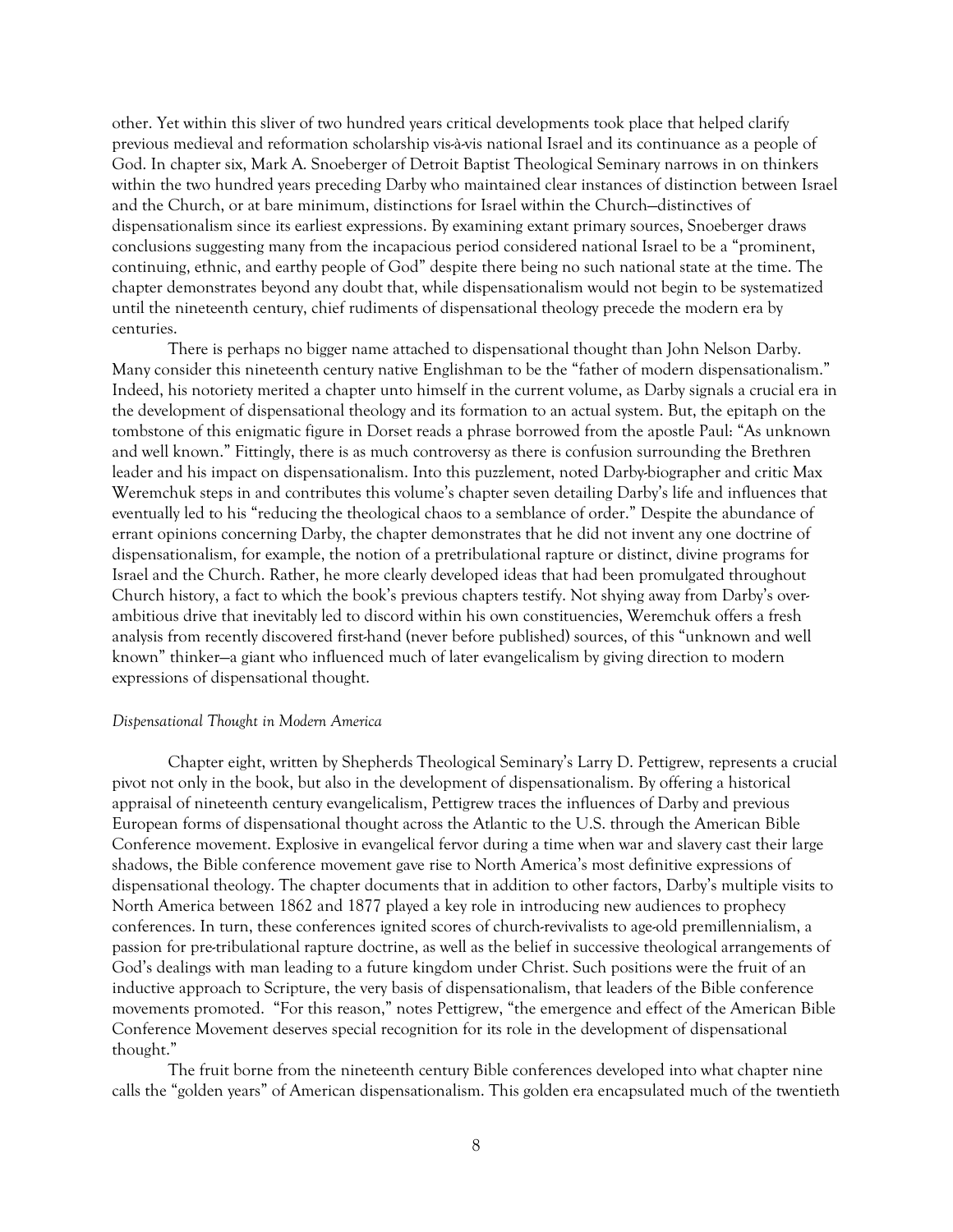century and featured such luminaries as C. I. Scofield, Lewis Sperry Chafer, Alva McClain, John Walvoord, and Charles Ryrie, all of whom emerged from Reformed traditions. Throughout the chapter, Tommy Ice of Calvary University and the Pre-Trib Research Center traces the Calvinistic heritage of American dispensational thought, correcting the mistaken notion that dispensationalism and Calvinism represent polar opposites. Rather, continuity exists between the two, not only by the virtually exclusive Calvinist adherents of early dispensationalism, but also by the system's theological emphasis on God's sovereignty. As Ice contends: "Dispensationalism is a theology about what God is doing through His plan for history and beyond." In light of such historic roots, the chapter surveys dispensational thought as advanced during its most formative years in evangelical history, 1900–1970. Rejecting notions of "novelty," Ice persuasively demonstrates the Reformed heritage of dispensationalism as the system continued to develop its eschatology through a literal hermeneutic, resulting in positions considered more biblical than rival systems constraining God's plan for history in terms of personal salvation. As the chapter documents, the "golden years" of traditional, dispensational-premillennialism was advanced by a driven crop of young scholars, many of whom cut their teeth at Dallas Seminary, who made a sizable impact disseminating dispensational thought throughout both the Church and the Academy.

In addition to the most definitive expression of dispensational thought that arose during the "golden years" of American dispensationalism, another set of thinkers also began to rise who have not enjoyed such prominence. In fact, they have been among the most marginalized groups within the dispensational tradition, despite their legitimate place within its history. Contempt envelopes outside-labels and modifiers—such as, "hyper- "or "ultra-" or "extreme-"—given to these sincere yet often misunderstood dispensationalists. Against this backdrop, chapter ten marks an unprecedented effort in the history of modern dispensational scholarship by placing alongside other more familiar expressions of dispensationalism, a development of the system too often discarded. To this, Phillip J. Long of Grace Christian University offers a first-hand examination and corrective to what is properly called Mid-Acts Dispensationalism. Expanding on the works of J. C. O'Hair, Cornelius R. Stam, and Charles F. Baker, Long provides a historical analysis of the Mid-Acts tradition and addresses questions raised by these thinkers that are often assumed without critique. Situating the church's birth after Pentecost and the questioning (or rejection) of water baptism for believers today are among the more controversial positions of Mid-Acts dispensationalists. These and other views are addressed and clarified as the chapter unfolds from the birth of "extreme" dispensationalism tied to E. W. Bullinger to its more tempered and contemporary expressions of the Mid-Acts or "grace theology" advanced by Dale Dewitt and the Grace Movement. Though Mid-Acts dispensationalism is often disparaged, perhaps with some good reason, Long rightly concludes: "Nevertheless, it serves as an undeniable example of the development of dispensational thinking in America which continues to this day." As such, Long's essay is a welcomed contribution to the volume.

Chapter eleven serves as the book's final historical examination of dispensational thought, bringing the reader from the close of the twentieth to current state of affairs in the twenty-first century. In this final chapter, Dallas Theological Seminary's Darrel L. Bock offers an intimate, first-hand analysis of a movement that serves as the most recent form of dispensationalism, one that is maintaining a sizeable impact in the twenty-fist century: Progressive Dispensationalism. Offering fresh updates to his widely influential *JETS* essay, "Why I am a Dispensationalist with a Little 'd,'" Bock traces the birth and development of progressive dispensationalism and offers comparisons and contrasts to more traditional forms of dispensational thought along the way. Hermeneutical methods familiar to previous expressions of dispensationalism are challenged as are formerly tightly held distinctions such as the arrangement of individual dispensations, and the relationships between Israel, the church, and the Kingdom of God. Bock, himself a principle founder of the progressive movement, contends that the richness of the dispensational tradition is that it is anything but monolithic, a historical fact the various expressions throughout the volume demonstrate. By tracing the history and clarifying the core tenets of this progressive "sub-tradition" within dispensationalism, the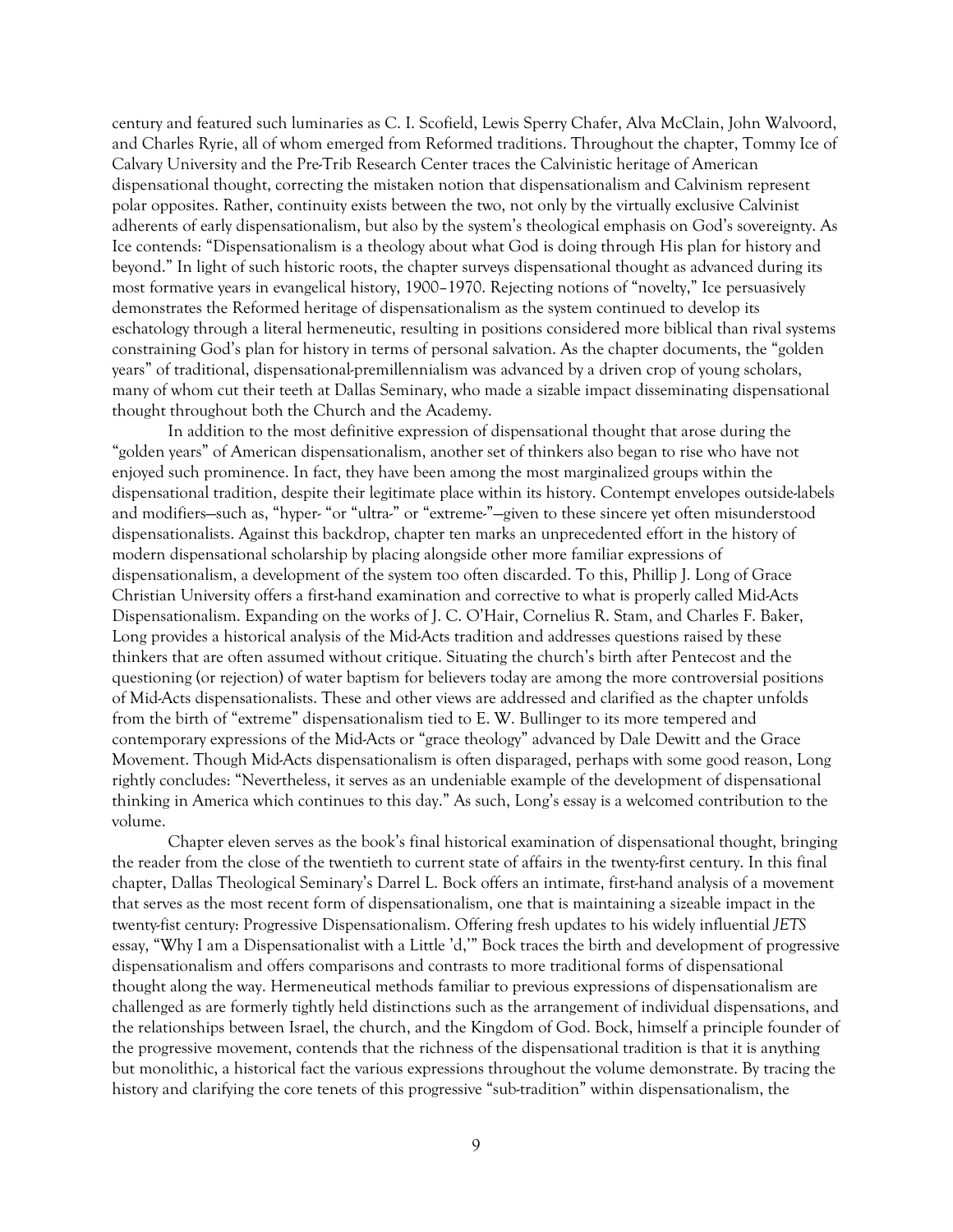chapter subtly underscores the plenteous legacy of dispensational thought—a tradition driven to advance the gospel of Christ and knowledge of Scripture since the days of the apostles to the current era of Christianity.

#### **A Corrective on an Age-Old Misconception**

The chapters making up the volume's DNA clarify that dispensational thought is not as recent as commonly assumed. Moreover, the essays collectively demonstrate that dispensational theology subsumes various strands of doctrine that, while including eschatology, is certainly not limited to it. Hermeneutics, ecclesiology, Isrealology, and biblical history are just some of the subjects revolving around end-times themes that appear throughout the book. Seen in this light, it is odd that scholars, such as John Collins, would continue to propagate the misconception that, "The main apocalyptic tradition in modern America is pre-millennial dispensationalism, which is based on a system formulated by John Nelson Darby." <sup>[20](#page-9-0)</sup> In actuality, the ideas for which Darby would become most known pre-date him by hundreds of years. Premillennialism can be traced to the ante-Nicene Fathers while literal hermeneutics and a future restoration for ethnic Israel enjoyed advocacy throughout the medieval and enlightenment periods leading up to Darby. In other words, contrary to Collins and others, the dispensational scheme was not formulated by Darby; it merely continued *through him* as it developed into its most definitive expressions after him.

Additionally, as this volume attempts to demonstrate, dispensational thought is not a "continual attempt to identify and decode proof-texts" nor a "reductive variant of apocalypticism" that is "mainly preoccupied with the signs of the end."[21](#page-9-1) Rather, dispensational theology has shown itself to be a diachronic biblical theology that views God manifesting Himself progressively throughout Scripture's storyline in varied ways while continually bringing glory to Himself. While there will continue to be those who vilify dispensationalism as "irrational superstition" propagated by "smugly self-congratulatory" political conservatives who refuse scientific advances<sup>[22](#page-9-2)</sup> the trajectory of scholarship *within* dispensational thought is remarkably more advanced and inclusive to the academic guild. By its eclectic cadre of scholars representing the entire spectrum of dispensationalism and beyond, this volume is merely the most recent contribution to correcting outdated misconceptions. Ultimately, as the book sets out to demonstrate, dispensationalism did not appear in a vacuum or as the brainchild of any one individual. Its history of ideas can be traced with incredible precision from the twenty-first century back to the first-century and vice versa.

#### **Conclusion**

Though our sincere prayer is that the book helps establish the historical development, correct misunderstandings, and clarify mischaracterizations of dispensationalism, our greater desire is that it brings honor and glory to "our great God and Savior, Jesus Christ" (Titus 2:13). Of course, critics are anticipated (what good book isn't worth critiquing?). Yet, before conclusions are drawn, we trust they will first take into account the rigorous historical research fueled by a love for truth shared by each of our esteemed contributors. And, most certainly, we hope for any challenges to be marked by irenic, collegial dialogue befitting of Christian scholarship.

As one of our distinguished authors rightly pointed out, "Traditions can be of value as they dialogue with each other and correct each other's blind spots. That only can happen when traditions are

<span id="page-9-2"></span><span id="page-9-1"></span><span id="page-9-0"></span><sup>&</sup>lt;sup>20</sup> John J. Collins, *The Apocalyptic Imagination: An Introduction to Jewish Apocalyptic Literature*, 3<sup>rd</sup> ed. (Grand Rapids: Eerdmans, 2016), 355.

<sup>21</sup> Ibid., 356.

 $22$  Ibid.